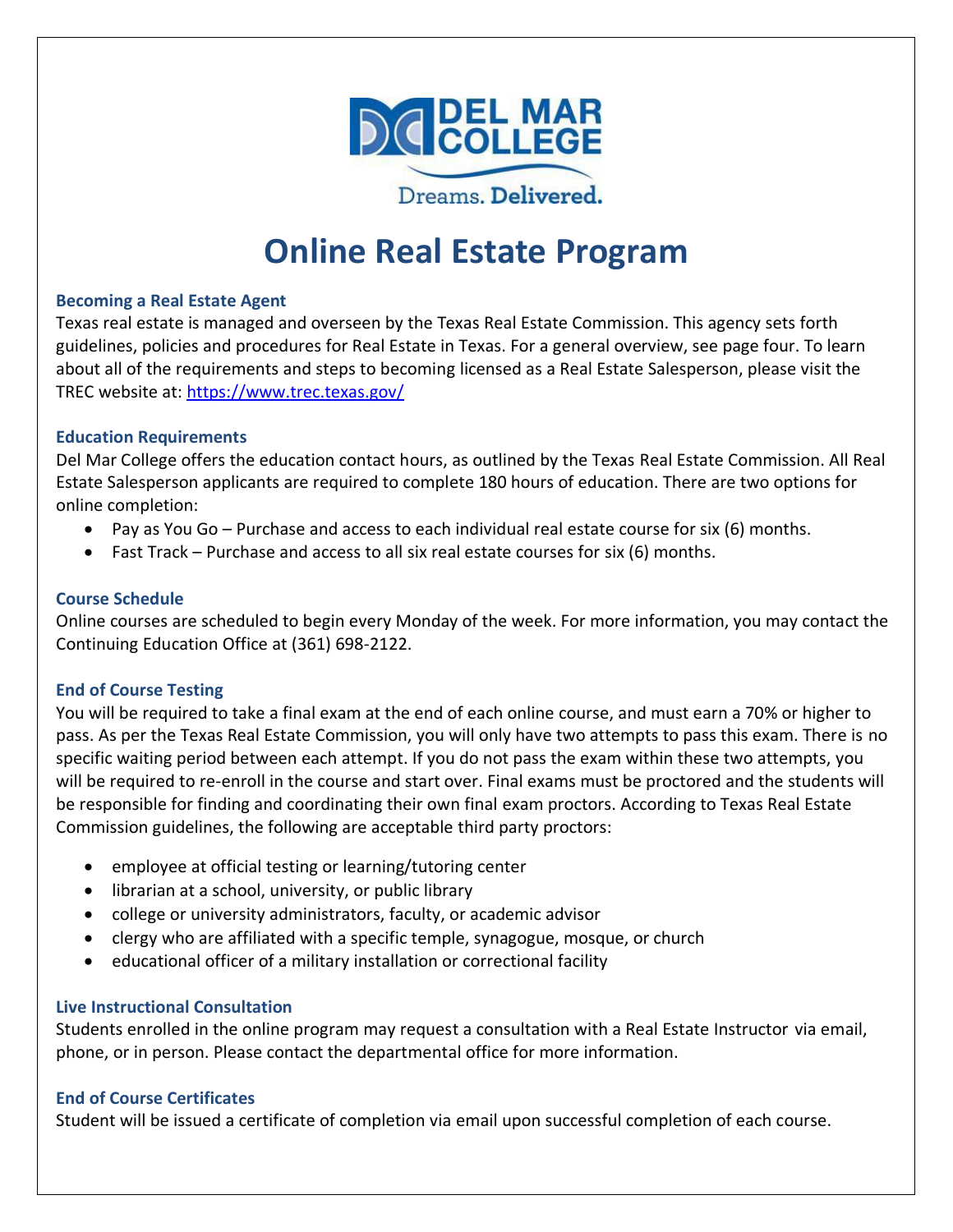# **Course Listings**

The required Real Estate course sequence and tuition costs are:

| <b>Course Title</b>                   | Pay As You Go | <b>Fast Track</b> |
|---------------------------------------|---------------|-------------------|
| 1.) Online Real Estate Principles I   | \$180.00      |                   |
| 2.) Online Real Estate Principles II  | \$180.00      |                   |
| 3.) Online Law of Agency              | \$180.00      | \$800.00          |
| 4.) Online Law of Contracts           | \$180.00      |                   |
| 5.) Online Promulgated Contract Forms | \$180.00      |                   |
| 6.) Online Real Estate Finance        | \$180.00      |                   |

# **Registration**

Registration is available online at [www.delmar.edu/ce,](http://www.delmar.edu/ce) by phone, or in person at the Del Mar College Center for Economic Development Business and Registration Office located at 3209 S. Staples St., Corpus Christi, (361) 698-1328.

#### **Contact Us**

| Phone:   | $(361)$ 698-1329                                            |
|----------|-------------------------------------------------------------|
| Email:   | ce@delmar.edu                                               |
| Website: | http://www.delmar.edu/continuing-education/real-estate.html |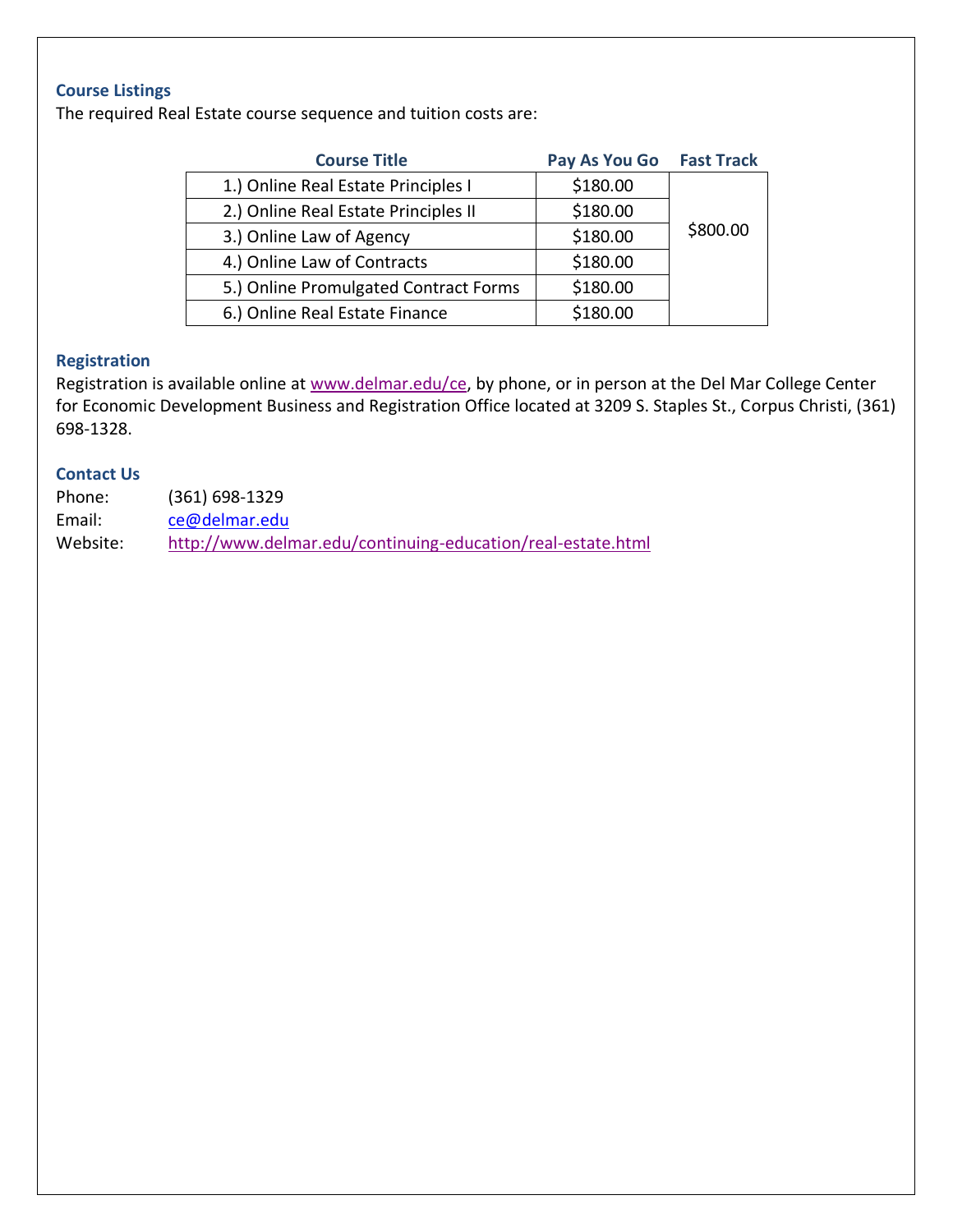#### **Frequently Asked Questions:**

### **Q: Do I need to purchase books?**

**A:** Books are not required for classes, however they are optional for your reference. You will have continued access to the online course and resources for up to one year after completion of the course. You may purchase books directly from the software company upon enrollment. Books are also available for purchase at the Del Mar College on-campus bookstore located at the Del Mar College East Campus, Harvin Center or the Student Bookstore located at 3001 Ayers St.

# **Q: There is an online exam at the end of each course. Can I re-take the exam more than once to improve my score?**

**A:** You will be required to take a final exam at the end of each online course and must earn a grade of 70% or higher to pass. As per the Texas Real Estate Commission, you will only have two attempts to pass this exam. There is a seven (7) day waiting period between each attempt. You are also required to take the second attempt within 90 days of the first attempt. If you do not pass the exam within these two attempts, you will be required to re-enroll in the course and start over.

# **Q: Will I be issued a certificate?**

**A:** Yes. Upon finishing the online course, the Real Estate Coordinator will receive notification of your completion and a certificate will be emailed to you.

## **Q: How long do I have access to my course?**

**A:** You may access your course immediately after purchase, and you have access to your course for 6 months after the purchase date.

#### **Q: If I need more time to complete my course, what are my options?**

**A:** You have the option to extend your course by 30 or 90 days for a fee. The fee depends on the course type [and the extension time you choose.](https://www.trec.texas.gov/become-licensed/sales-agent)

#### **Licensing Course Extensions:**

**30 [day](https://www.trec.texas.gov/become-licensed/individual-real-estate-broker)—\$49**

**90 day—\$89**

# **Continuing Education/Post-Licensing, Exam Prep, and QBank CourseExtensions: 30 day—\$19**

**90 day—\$29**

# **Q: I took a course with a 12-month access. Why did it change?**

**A:** We found the vast majority of students complete the course within 6 months, even with 12 months of access.